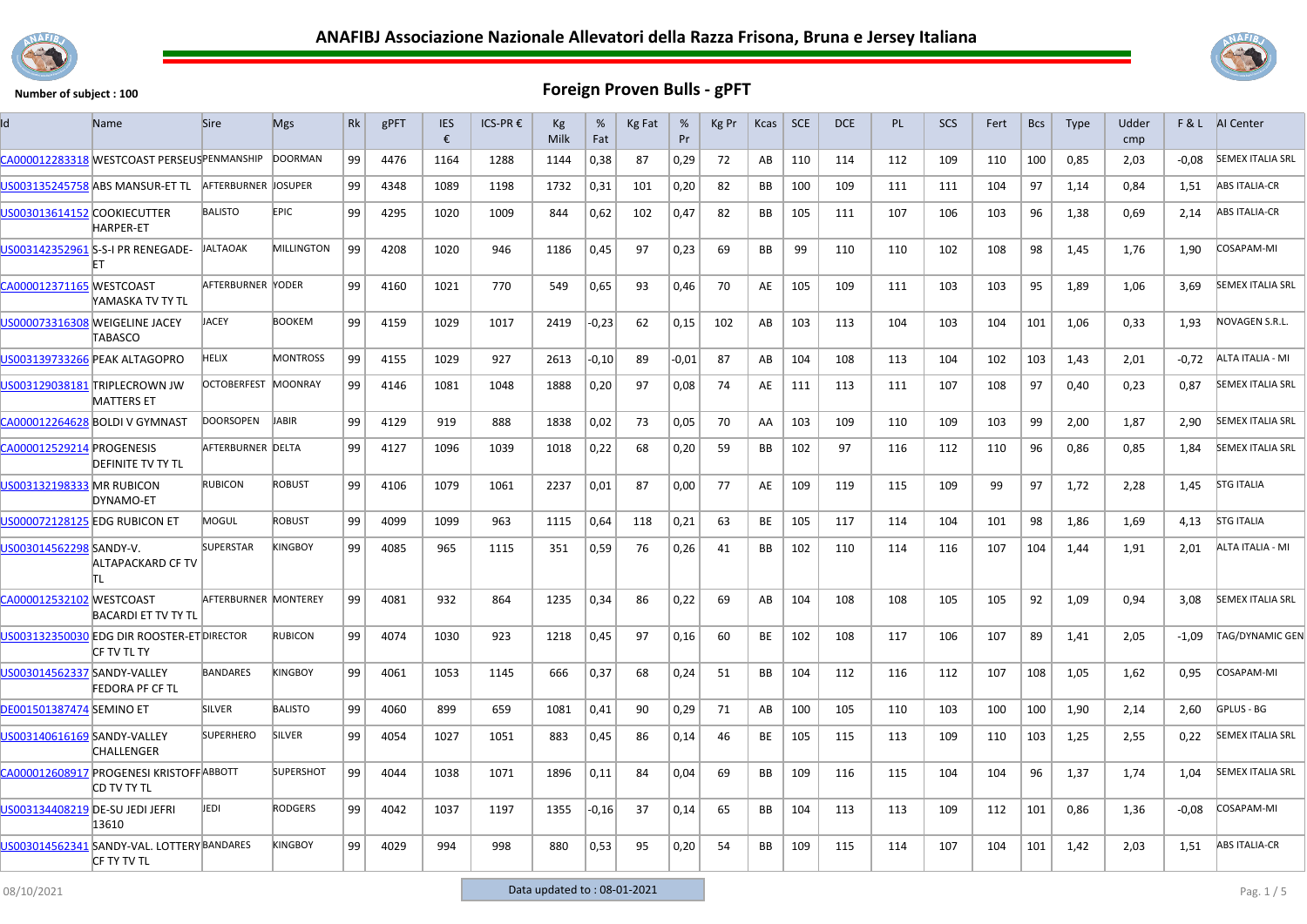



| ld                             | Name                                                       | <b>Sire</b>      | <b>Mgs</b>       | Rk | gPFT | <b>IES</b><br>€ | ICS-PR € | Kg<br>Milk | %<br>Fat | Kg Fat | %<br>Pr | Kg Pr | Kcas | <b>SCE</b> | <b>DCE</b> | <b>PL</b> | SCS | Fert | <b>Bcs</b> | <b>Type</b> | Udder<br>cmp |         | F & L AI Center         |
|--------------------------------|------------------------------------------------------------|------------------|------------------|----|------|-----------------|----------|------------|----------|--------|---------|-------|------|------------|------------|-----------|-----|------|------------|-------------|--------------|---------|-------------------------|
| US000073953444 BOMAZ           | ALTATOPSHOT ET                                             | <b>SUPERSHOT</b> | <b>EMBASSY</b>   | 99 | 4025 | 1143            | 1091     | 1733       | 0,28     | 101    | 0,18    | 82    | BB.  | 102        | 113        | 114       | 104 | 103  | 103        | $-0,16$     | $-0,05$      | $-0,46$ | ALTA ITALIA - MI        |
| US000055618778 GLEN-D-HAVEN    | ALTAHOTROD                                                 | JEROD            | <b>IOTA</b>      | 99 | 4024 | 729             | 509      | 2154       | $-0,08$  | 72     | 0,03    | 76    | AA   | 103        | 103        | 107       | 101 | 100  | 95         | 2,78        | 2,56         | 4,16    | ALTA ITALIA - MI        |
|                                | US003128557418 ABS MAYDAY-ET TL                            | <b>TAILOR</b>    | <b>BALISTO</b>   | 99 | 4014 | 897             | 897      | 619        | 0,51     | 81     | 0,31    | 57    | BE   | 99         | 111        | 111       | 110 | 104  | 96         | 0,94        | 1,76         | 0,18    | <b>ABS ITALIA-CR</b>    |
| CA000012529310 PROGENESIS      | PADAWAN                                                    | jedi             | <b>ENFORCER</b>  | 99 | 4010 | 948             | 1021     | 1233       | -0,44    | -4     | 0,16    | 60    | AB   | 104        | 112        | 113       | 105 | 112  | 101        | 1,26        | 2,59         | 1,09    | <b>SEMEX ITALIA SRL</b> |
|                                | US003128769256 T-SPRUCE S WIGGINS SUPERSHOT<br>ET TV TL TY |                  | <b>GALAXY</b>    | 99 | 4003 | 874             | 899      | 1712       | $-0,08$  | 55     | 0,20    | 82    | BB   | 103        | 114        | 109       | 103 | 102  | 93         | 1,78        | 1,64         | 0,79    | COSAPAM-MI              |
| US003132348470 MR SPRING       | <b>NIGHTCAP</b>                                            | <b>SPRING</b>    | NUMERO UNO   99  |    | 4003 | 938             | 815      | 1588       | 0,27     | 91     | 0,10    | 66    | BE   | 108        | 106        | 113       | 105 | 104  | 92         | 1,07        | 1,99         | $-0,68$ | TAG/DYNAMIC GEN         |
| US003130010426 DE-SU 13181     | <b>QUANTUM CD</b>                                          | <b>SUPERSHOT</b> | MOGUL            | 99 | 3996 | 937             | 915      | 1703       | 0,10     | 76     | 0,25    | 86    | BE   | 101        | 117        | 109       | 105 | 99   | 97         | 1,23        | 1,28         | 0,40    | <b>ABS ITALIA-CR</b>    |
| CA000012130518 WESTCOAST       | WINDMILL                                                   | <b>SUPERSHOT</b> | <b>DOORMAN</b>   | 99 | 3995 | 952             | 1188     | 1385       | 0,13     | 68     | 0,12    | 60    | BB   | 105        | 120        | 112       | 114 | 103  | 98         | 1,84        | 2,17         | 0,59    | <b>SEMEX ITALIA SRL</b> |
|                                | US003130641794 PEAK ACCELODIN ET<br>itv tl ty              | HOTROD           | RANSOM           | 99 | 3995 | 783             | 507      | 743        | 0,90     | 129    | 0,32    | 61    | AB   | 107        | 106        | 107       | 99  | 103  | 88         | 1,73        | 1,53         | 1,69    | COSAPAM-MI              |
|                                | US003012574967 EDG BOB CYPRUS<br>15120-ET                  | BOB              | NUMERO UNO   99  |    | 3989 | 755             | 719      | 895        | 0,43     | 84     | 0,19    | 53    | BE   | 98         | 109        | 103       | 105 | 109  | 101        | 1,62        | 1,85         | 1,07    | <b>STG ITALIA</b>       |
| US003133120549 S-S-I BG FRZZLD | <b>RIVETING-ET</b>                                         | FRAZZLED         | <b>PROFIT</b>    | 99 | 3988 | 1106            | 1067     | 788        | 0,27     | 65     | 0,11    | 41    | AA   | 102        | 110        | 122       | 111 | 111  | 97         | 0,81        | 1,55         | $-0,37$ | COSAPAM-MI              |
|                                | US003128557458 ABS MOONGLOW-ET SUPERSHOT                   |                  | <b>BALISTO</b>   | 99 | 3971 | 1118            | 1132     | 2056       | 0,03     | 82     | 0,17    | 93    | BB   | 107        | 123        | 112       | 102 | 100  | 105        | 0,69        | $-0.03$      | 0,05    | <b>ABS ITALIA-CR</b>    |
|                                | US003137916633 OCD FRANCHISE RIO-FRANCHISE<br>FT           |                  | KINGBOY          | 99 | 3968 | 1145            | 1241     | 1338       | 0,08     | 63     | 0,01    | 48    | AB   | 114        | 126        | 118       | 105 | 111  | 103        | 1,10        | 1,72         | 1,68    | COSAPAM-MI              |
| CA000110508043 PARKHURST       | <b>SAMARITAN TL</b>                                        | <b>MODESTY</b>   | <b>KINGBOY</b>   | 99 | 3963 | 950             | 899      | 822        | 0,60     | 101    | 0,18    | 51    | BB   | 101        | 117        | 114       | 102 | 104  | 91         | 1,42        | 2,46         | 1,92    | <b>ABS ITALIA-CR</b>    |
|                                | DE000666869564 PINTERAULT ET PF CF PENLEY<br>TV TL TY      |                  | <b>BALISTO</b>   | 99 | 3961 | 1047            | 984      | 872        | 0,25     | 59     | 0,35    | 68    | AB   | 110        | 105        | 113       | 113 | 104  | 105        | 0,27        | 0,30         | 0,51    | GPLUS - BG              |
|                                | US003132352407 ST GEN S. SWIFT-ET<br>CF TY TV TL           | <b>SUPERHERO</b> | <b>TUFFENUFF</b> | 99 | 3959 | 932             | 813      | 1751       | -0,06    | 61     | 0,06    | 68    | BB   | 101        | 105        | 114       | 101 | 103  | 98         | 1,78        | 1,67         | 2,54    | <b>STG ITALIA</b>       |
|                                | US003126779955 PEAK ALTAPAINTER<br>ET TV TL TY             | DAVINCI          | NUMERO UNO 99    |    | 3954 | 992             | 911      | 651        | 0,24     | 52     | 0,26    | 52    | AE   | 106        | 114        | 115       | 105 | 109  | 95         | 1,19        | 2,12         | 0,28    | ALTA ITALIA - MI        |
| CA000012371147 WESTCOAST       | <b>GUARANTEE</b>                                           | <b>BOASTFUL</b>  | <b>TANGO</b>     | 99 | 3950 | 918             | 1049     | 608        | 0,40     | 68     | 0,29    | 53    | AB   | 105        | 113        | 110       | 112 | 110  | 95         | $-0,25$     | 0,74         | $-1,59$ | <b>SEMEX ITALIA SRL</b> |
|                                | US003133065179 MR MONSTER ET PF JEDI<br>icf tv tl          |                  | <b>BOMBERO</b>   | 99 | 3941 | 862             | 740      | 2494       | $-0,16$  | 72     | 0,04    | 90    | AB   | 95         | 103        | 108       | 109 | 99   | 98         | 1,10        | 1,41         | 0,02    | NTERMIZOO/GPLU          |
| US003141494296 ABS CRIMSON-ET  |                                                            | <b>SPECTRE</b>   | <b>RUBICON</b>   | 99 | 3940 | 1176            | 1039     | 1238       | 0,47     | 104    | 0,15    | 60    | AB   | 106        | 112        | 120       | 106 | 105  | 98         | 0,41        | $-0,13$      | 1,55    | <b>ABS ITALIA-CR</b>    |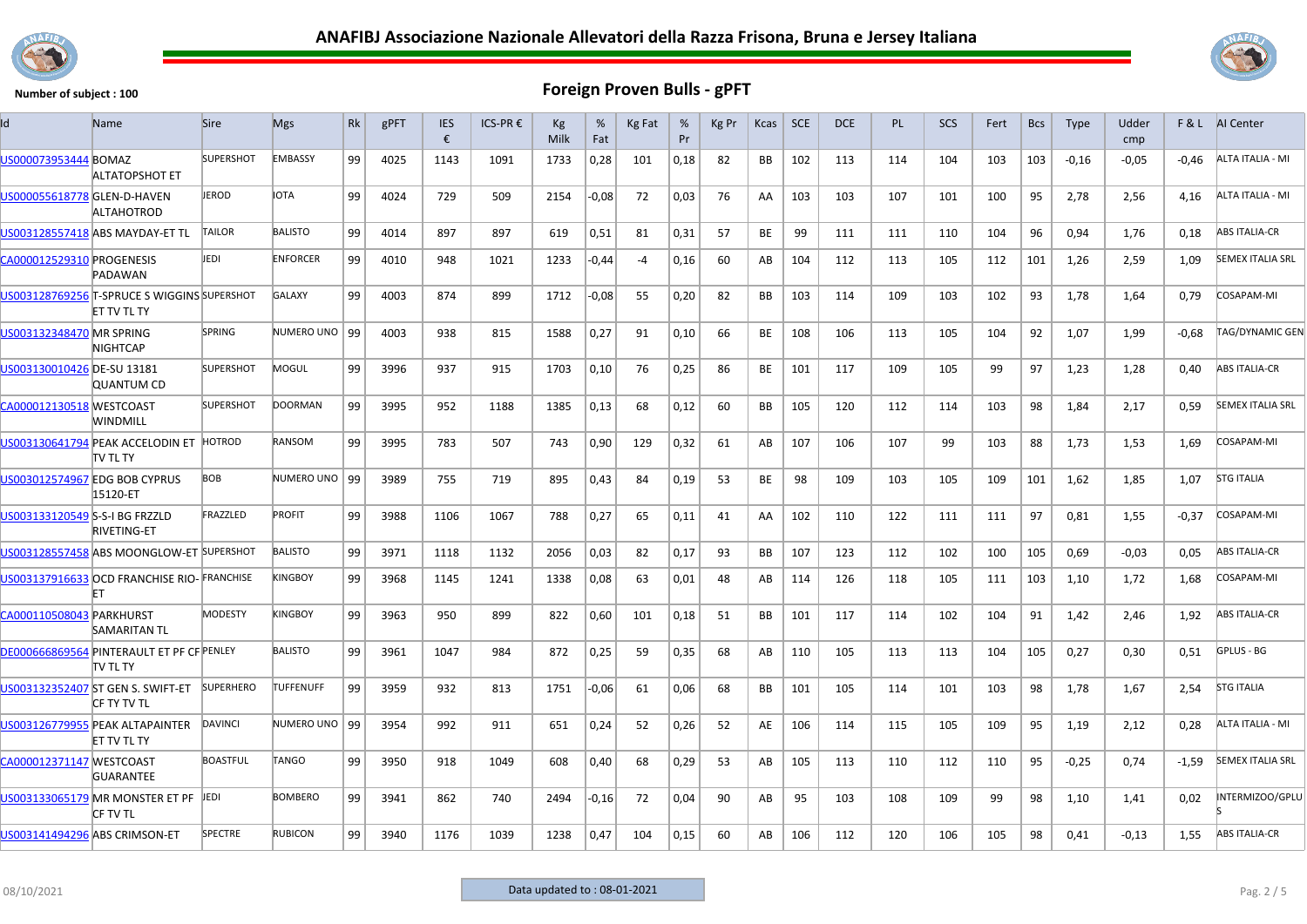



| <b>BOSMAN</b><br><b>SERGIO</b><br>DK000000259122 VH BOSMAN<br>99<br>0,32<br>0,28<br>108<br>99<br>$-0.77$<br>3938<br>1046<br>903<br>1148<br>73<br>AB<br>105<br>110<br>106<br>105<br>$-0,39$<br>1.47<br>81<br><b>BAHRAIN</b><br>99<br>US003138483531 SIEMERS S-HERO<br><b>SUPERHERO</b><br><b>DELTA</b><br>3929<br>1092<br>1156<br>0.05<br>1204<br>$-0.02$<br>46<br>BB<br>101<br>121<br>109<br>109<br>102<br>1,23<br>1,85<br>44<br>111<br>1,15<br>SURE-ROZ-ET<br>US003128557570 ABS MEDLEY<br>YODER<br><b>BALISTO</b><br>99<br>3926<br>1122<br>0,33<br>0,15<br>104<br>$-0.05$<br>1053<br>1392<br>92<br>66<br><b>BB</b><br>111<br>114<br>115<br>103<br>105<br>0,36<br>1,52<br><b>DETOUR</b><br><b>SUPERSHOT</b><br>CA000012608938 PROGENESIS<br>99<br>3921<br>931<br>821<br>0,16<br>109<br>110<br>98<br>2,09<br>0,14<br>1257<br>0,12<br>63<br>63<br>AB<br>114<br>104<br>105<br>1,33<br>KEYSTONE TV TY TL<br>US000074564764 PLAIN-KNOLL KING<br><b>INGBOY</b><br>MOGUL<br>99<br>0,29<br>57<br>3917<br>713<br>455<br>680<br>0,43<br>75<br>AB<br>100<br>104<br>107<br>100<br>103<br>91<br>2,32<br>2,73<br>3,22<br>ROYAL<br><b>BALISTO</b><br>NUMERO UNO 99<br>90<br>US000072851652 DE-SU BATTLECRY<br>3914<br>842<br>941<br>1023<br>0,39<br>83<br>0.11<br>47<br>AB<br>106<br>108<br>111<br>117<br>103<br>1.14<br>1.49<br>2.20<br><b>SUPERHERO</b><br>POWERBALL P<br><b>DE000539675034 HOTSPOT P</b><br>  99<br>876<br>787<br>0,28<br>3914<br>766<br>0,14<br>51<br>60<br>BE<br>106<br>112<br>110<br>102<br>93<br>2,17<br>2.02<br>106<br>1,66<br>NL000664428633 K&L CONAN PP RED<br>LAZAR<br><b>BALISTO</b><br>99<br>0,26<br>55<br>3914<br>993<br>1037<br>287<br>0,19<br>53<br>AB<br>103<br>110<br>115<br>110<br>110<br>94<br>0,26<br>0,41<br>-0,91<br>TL TY CF PS<br><b>BOOKEM</b><br><b>WATSON</b><br>99<br>0,38<br>US000070625988 DE-SU 11236<br>3912<br>907<br>877<br>1062<br>0,35<br>82<br>82<br>BB<br>110<br>114<br>108<br>107<br>98<br>93<br>1,05<br>0,34<br>1,23<br><b>BALISTO</b><br>ALTA1STCLASS SUPERSIRE<br>US000074186134 TRIPLECROWN<br>99<br>3908<br>789<br>688<br>1585<br>0,12<br>0,19<br>77<br>BB<br>110<br>107<br>88<br>1,97<br>76<br>108<br>102<br>102<br>0,66<br>$-1,16$<br><b>GATEDANCER</b><br><b>SUPERSIRE</b><br>US003132117134 PINE-TREE PROPHECYMONTEREY<br>99<br>3903<br>882<br>843<br>1287<br>0,46<br>102<br>0,24<br>70<br>BE<br>107<br>120<br>106<br>102<br>88<br>0,86<br>1,50<br>0,18<br>104<br><b>FEDEX</b><br>DELTA<br>US003141559443 DE-SU 14049<br>99<br>3899<br>1067<br>0,27<br>$-0,05$<br>27<br>109<br>113<br>121<br>113<br>113<br>99<br>1,23<br>1059<br>914<br>68<br>AA<br>1,84<br>1,01<br><b>FLOWRIDER-ET TL</b><br><b>FRANCHISE</b><br><b>DELTA</b><br>99<br>CA000012648638 PROGENESIS<br>3898<br>948<br>952<br>0,13<br><b>BB</b><br>108<br>119<br>96<br>1,60<br>2,20<br>0,97<br>1436<br>0,10<br>66<br>64<br>114<br>103<br>103<br><b>WEBSTER-P</b><br>US003136264642 OCD ALTASWAG ET<br><b>MODESTY</b><br><b>MOHAWK</b><br>99<br>3897<br>962<br>744<br>1237<br>0,53<br>0,20<br>67<br>AE<br>103<br>117<br>99<br>1,26<br>0,72<br>110<br>110<br>100<br>102<br>2,18<br>ΙT<br>US003133064316 ENDCO SUPREME ET CASHFLOW<br>PLATINUM<br>99<br>784<br>0,27<br>71<br>0,22<br>103<br>112<br>97<br>3896<br>851<br>1020<br>61<br>AB<br>101<br>110<br>103<br>0,73<br>1,06<br>0,66<br>US003130641863 PEAK BECKHAM ET<br><b>SILVER</b><br><b>BOOKEM</b><br>99<br>3887<br>826<br>793<br>0,20<br>104<br>98<br>1201<br>0,36<br>87<br>63<br>BB<br>116<br>104<br>102<br>105<br>1,23<br>1,64<br>1,83<br>itv tl ty<br>US003126779968 PEAK ALTATUSCAN<br><b>DAVINCI</b><br>NUMERO UNO   99<br>104<br>3886<br>713<br>623<br>1133<br>0,35<br>84<br>0,24<br>67<br>BE<br>106<br>105<br>108<br>99<br>92<br>1,37<br>2,22<br>0,45<br><b>ET TV TL TY</b><br>MOGUL<br>US003014561903 SANDY-VALLEY<br>FLAME<br>99<br>3880<br>866<br>833<br>0,34<br>47<br>106<br>90<br>0,76<br>446<br>55<br>0,28<br>AB<br>106<br>111<br>111<br>107<br>1,27<br>4,23<br><b>AFTERBURNER ET</b><br><b>BALISTO</b><br>DE000770497966 MITCH ET PF TL TV TYKERRIGAN<br>99<br>3876<br>898<br>624<br>1463<br>0,49<br>115<br>0,22<br>76<br>AB<br>105<br>104<br>110<br>105<br>97<br>96<br>0,94<br>0,67<br>0,98<br>HOTROD<br>MOGUL<br><b>US003129128855 PEAK HOTLINE ET</b><br>99<br>557<br>0,17<br>98<br>3876<br>353<br>1033<br>0,45<br>92<br>56<br>AA<br>106<br>112<br>101<br>101<br>93<br>3,59<br>3,54<br>5,79<br><b>DELTA</b><br><b>BOB</b><br>US003126776429 EDG DELTA-B52-ET<br>99<br>3874<br>786<br>754<br>82<br>0,22<br>52<br>ВB<br>106<br>110<br>88<br>1,61<br>1,93<br>740<br>0,44<br>110<br>105<br>104<br>1,86<br><b>CF TV TL</b> | Name | <b>Sire</b> | <b>Mgs</b> | Rk | gPFT | <b>IES</b><br>€ | ICS-PR € | Kg<br>Milk | %<br>Fat | Kg Fat | %<br>Pr | Kg Pr | Kcas | SCE | <b>DCE</b> | <b>PL</b> | <b>SCS</b> | Fert | <b>Bcs</b> | <b>Type</b> | Udder<br>cmp | F&L | AI Center               |
|--------------------------------------------------------------------------------------------------------------------------------------------------------------------------------------------------------------------------------------------------------------------------------------------------------------------------------------------------------------------------------------------------------------------------------------------------------------------------------------------------------------------------------------------------------------------------------------------------------------------------------------------------------------------------------------------------------------------------------------------------------------------------------------------------------------------------------------------------------------------------------------------------------------------------------------------------------------------------------------------------------------------------------------------------------------------------------------------------------------------------------------------------------------------------------------------------------------------------------------------------------------------------------------------------------------------------------------------------------------------------------------------------------------------------------------------------------------------------------------------------------------------------------------------------------------------------------------------------------------------------------------------------------------------------------------------------------------------------------------------------------------------------------------------------------------------------------------------------------------------------------------------------------------------------------------------------------------------------------------------------------------------------------------------------------------------------------------------------------------------------------------------------------------------------------------------------------------------------------------------------------------------------------------------------------------------------------------------------------------------------------------------------------------------------------------------------------------------------------------------------------------------------------------------------------------------------------------------------------------------------------------------------------------------------------------------------------------------------------------------------------------------------------------------------------------------------------------------------------------------------------------------------------------------------------------------------------------------------------------------------------------------------------------------------------------------------------------------------------------------------------------------------------------------------------------------------------------------------------------------------------------------------------------------------------------------------------------------------------------------------------------------------------------------------------------------------------------------------------------------------------------------------------------------------------------------------------------------------------------------------------------------------------------------------------------------------------------------------------------------------------------------------------------------------------------------------------------------------------------------------------------------------------------------------------------------------------------------------------------------------------------------------------------------------------------------------------------------------------------------------------------------------------------------------------------------------------------------------------------------------------------------------------------------------------------------------------------------------------------------------------------------------------------------------------------------------------------------------------------------------------------------------------------------------------------------------------------------------------------|------|-------------|------------|----|------|-----------------|----------|------------|----------|--------|---------|-------|------|-----|------------|-----------|------------|------|------------|-------------|--------------|-----|-------------------------|
|                                                                                                                                                                                                                                                                                                                                                                                                                                                                                                                                                                                                                                                                                                                                                                                                                                                                                                                                                                                                                                                                                                                                                                                                                                                                                                                                                                                                                                                                                                                                                                                                                                                                                                                                                                                                                                                                                                                                                                                                                                                                                                                                                                                                                                                                                                                                                                                                                                                                                                                                                                                                                                                                                                                                                                                                                                                                                                                                                                                                                                                                                                                                                                                                                                                                                                                                                                                                                                                                                                                                                                                                                                                                                                                                                                                                                                                                                                                                                                                                                                                                                                                                                                                                                                                                                                                                                                                                                                                                                                                                                                                                              |      |             |            |    |      |                 |          |            |          |        |         |       |      |     |            |           |            |      |            |             |              |     | <b>GENESI PROJECT</b>   |
|                                                                                                                                                                                                                                                                                                                                                                                                                                                                                                                                                                                                                                                                                                                                                                                                                                                                                                                                                                                                                                                                                                                                                                                                                                                                                                                                                                                                                                                                                                                                                                                                                                                                                                                                                                                                                                                                                                                                                                                                                                                                                                                                                                                                                                                                                                                                                                                                                                                                                                                                                                                                                                                                                                                                                                                                                                                                                                                                                                                                                                                                                                                                                                                                                                                                                                                                                                                                                                                                                                                                                                                                                                                                                                                                                                                                                                                                                                                                                                                                                                                                                                                                                                                                                                                                                                                                                                                                                                                                                                                                                                                                              |      |             |            |    |      |                 |          |            |          |        |         |       |      |     |            |           |            |      |            |             |              |     | NOVAGEN S.R.L.          |
|                                                                                                                                                                                                                                                                                                                                                                                                                                                                                                                                                                                                                                                                                                                                                                                                                                                                                                                                                                                                                                                                                                                                                                                                                                                                                                                                                                                                                                                                                                                                                                                                                                                                                                                                                                                                                                                                                                                                                                                                                                                                                                                                                                                                                                                                                                                                                                                                                                                                                                                                                                                                                                                                                                                                                                                                                                                                                                                                                                                                                                                                                                                                                                                                                                                                                                                                                                                                                                                                                                                                                                                                                                                                                                                                                                                                                                                                                                                                                                                                                                                                                                                                                                                                                                                                                                                                                                                                                                                                                                                                                                                                              |      |             |            |    |      |                 |          |            |          |        |         |       |      |     |            |           |            |      |            |             |              |     | <b>ABS ITALIA-CR</b>    |
|                                                                                                                                                                                                                                                                                                                                                                                                                                                                                                                                                                                                                                                                                                                                                                                                                                                                                                                                                                                                                                                                                                                                                                                                                                                                                                                                                                                                                                                                                                                                                                                                                                                                                                                                                                                                                                                                                                                                                                                                                                                                                                                                                                                                                                                                                                                                                                                                                                                                                                                                                                                                                                                                                                                                                                                                                                                                                                                                                                                                                                                                                                                                                                                                                                                                                                                                                                                                                                                                                                                                                                                                                                                                                                                                                                                                                                                                                                                                                                                                                                                                                                                                                                                                                                                                                                                                                                                                                                                                                                                                                                                                              |      |             |            |    |      |                 |          |            |          |        |         |       |      |     |            |           |            |      |            |             |              |     | <b>SEMEX ITALIA SRL</b> |
|                                                                                                                                                                                                                                                                                                                                                                                                                                                                                                                                                                                                                                                                                                                                                                                                                                                                                                                                                                                                                                                                                                                                                                                                                                                                                                                                                                                                                                                                                                                                                                                                                                                                                                                                                                                                                                                                                                                                                                                                                                                                                                                                                                                                                                                                                                                                                                                                                                                                                                                                                                                                                                                                                                                                                                                                                                                                                                                                                                                                                                                                                                                                                                                                                                                                                                                                                                                                                                                                                                                                                                                                                                                                                                                                                                                                                                                                                                                                                                                                                                                                                                                                                                                                                                                                                                                                                                                                                                                                                                                                                                                                              |      |             |            |    |      |                 |          |            |          |        |         |       |      |     |            |           |            |      |            |             |              |     | COSAPAM-MI              |
|                                                                                                                                                                                                                                                                                                                                                                                                                                                                                                                                                                                                                                                                                                                                                                                                                                                                                                                                                                                                                                                                                                                                                                                                                                                                                                                                                                                                                                                                                                                                                                                                                                                                                                                                                                                                                                                                                                                                                                                                                                                                                                                                                                                                                                                                                                                                                                                                                                                                                                                                                                                                                                                                                                                                                                                                                                                                                                                                                                                                                                                                                                                                                                                                                                                                                                                                                                                                                                                                                                                                                                                                                                                                                                                                                                                                                                                                                                                                                                                                                                                                                                                                                                                                                                                                                                                                                                                                                                                                                                                                                                                                              |      |             |            |    |      |                 |          |            |          |        |         |       |      |     |            |           |            |      |            |             |              |     | <b>ABS ITALIA-CR</b>    |
|                                                                                                                                                                                                                                                                                                                                                                                                                                                                                                                                                                                                                                                                                                                                                                                                                                                                                                                                                                                                                                                                                                                                                                                                                                                                                                                                                                                                                                                                                                                                                                                                                                                                                                                                                                                                                                                                                                                                                                                                                                                                                                                                                                                                                                                                                                                                                                                                                                                                                                                                                                                                                                                                                                                                                                                                                                                                                                                                                                                                                                                                                                                                                                                                                                                                                                                                                                                                                                                                                                                                                                                                                                                                                                                                                                                                                                                                                                                                                                                                                                                                                                                                                                                                                                                                                                                                                                                                                                                                                                                                                                                                              |      |             |            |    |      |                 |          |            |          |        |         |       |      |     |            |           |            |      |            |             |              |     | GPLUS - BG              |
|                                                                                                                                                                                                                                                                                                                                                                                                                                                                                                                                                                                                                                                                                                                                                                                                                                                                                                                                                                                                                                                                                                                                                                                                                                                                                                                                                                                                                                                                                                                                                                                                                                                                                                                                                                                                                                                                                                                                                                                                                                                                                                                                                                                                                                                                                                                                                                                                                                                                                                                                                                                                                                                                                                                                                                                                                                                                                                                                                                                                                                                                                                                                                                                                                                                                                                                                                                                                                                                                                                                                                                                                                                                                                                                                                                                                                                                                                                                                                                                                                                                                                                                                                                                                                                                                                                                                                                                                                                                                                                                                                                                                              |      |             |            |    |      |                 |          |            |          |        |         |       |      |     |            |           |            |      |            |             |              |     | <b>ABS ITALIA-CR</b>    |
|                                                                                                                                                                                                                                                                                                                                                                                                                                                                                                                                                                                                                                                                                                                                                                                                                                                                                                                                                                                                                                                                                                                                                                                                                                                                                                                                                                                                                                                                                                                                                                                                                                                                                                                                                                                                                                                                                                                                                                                                                                                                                                                                                                                                                                                                                                                                                                                                                                                                                                                                                                                                                                                                                                                                                                                                                                                                                                                                                                                                                                                                                                                                                                                                                                                                                                                                                                                                                                                                                                                                                                                                                                                                                                                                                                                                                                                                                                                                                                                                                                                                                                                                                                                                                                                                                                                                                                                                                                                                                                                                                                                                              |      |             |            |    |      |                 |          |            |          |        |         |       |      |     |            |           |            |      |            |             |              |     | <b>ABS ITALIA-CR</b>    |
|                                                                                                                                                                                                                                                                                                                                                                                                                                                                                                                                                                                                                                                                                                                                                                                                                                                                                                                                                                                                                                                                                                                                                                                                                                                                                                                                                                                                                                                                                                                                                                                                                                                                                                                                                                                                                                                                                                                                                                                                                                                                                                                                                                                                                                                                                                                                                                                                                                                                                                                                                                                                                                                                                                                                                                                                                                                                                                                                                                                                                                                                                                                                                                                                                                                                                                                                                                                                                                                                                                                                                                                                                                                                                                                                                                                                                                                                                                                                                                                                                                                                                                                                                                                                                                                                                                                                                                                                                                                                                                                                                                                                              |      |             |            |    |      |                 |          |            |          |        |         |       |      |     |            |           |            |      |            |             |              |     | NOVAGEN S.R.L.          |
|                                                                                                                                                                                                                                                                                                                                                                                                                                                                                                                                                                                                                                                                                                                                                                                                                                                                                                                                                                                                                                                                                                                                                                                                                                                                                                                                                                                                                                                                                                                                                                                                                                                                                                                                                                                                                                                                                                                                                                                                                                                                                                                                                                                                                                                                                                                                                                                                                                                                                                                                                                                                                                                                                                                                                                                                                                                                                                                                                                                                                                                                                                                                                                                                                                                                                                                                                                                                                                                                                                                                                                                                                                                                                                                                                                                                                                                                                                                                                                                                                                                                                                                                                                                                                                                                                                                                                                                                                                                                                                                                                                                                              |      |             |            |    |      |                 |          |            |          |        |         |       |      |     |            |           |            |      |            |             |              |     | <b>ABS ITALIA-CR</b>    |
|                                                                                                                                                                                                                                                                                                                                                                                                                                                                                                                                                                                                                                                                                                                                                                                                                                                                                                                                                                                                                                                                                                                                                                                                                                                                                                                                                                                                                                                                                                                                                                                                                                                                                                                                                                                                                                                                                                                                                                                                                                                                                                                                                                                                                                                                                                                                                                                                                                                                                                                                                                                                                                                                                                                                                                                                                                                                                                                                                                                                                                                                                                                                                                                                                                                                                                                                                                                                                                                                                                                                                                                                                                                                                                                                                                                                                                                                                                                                                                                                                                                                                                                                                                                                                                                                                                                                                                                                                                                                                                                                                                                                              |      |             |            |    |      |                 |          |            |          |        |         |       |      |     |            |           |            |      |            |             |              |     | <b>ABS ITALIA-CR</b>    |
|                                                                                                                                                                                                                                                                                                                                                                                                                                                                                                                                                                                                                                                                                                                                                                                                                                                                                                                                                                                                                                                                                                                                                                                                                                                                                                                                                                                                                                                                                                                                                                                                                                                                                                                                                                                                                                                                                                                                                                                                                                                                                                                                                                                                                                                                                                                                                                                                                                                                                                                                                                                                                                                                                                                                                                                                                                                                                                                                                                                                                                                                                                                                                                                                                                                                                                                                                                                                                                                                                                                                                                                                                                                                                                                                                                                                                                                                                                                                                                                                                                                                                                                                                                                                                                                                                                                                                                                                                                                                                                                                                                                                              |      |             |            |    |      |                 |          |            |          |        |         |       |      |     |            |           |            |      |            |             |              |     | <b>SEMEX ITALIA SRL</b> |
|                                                                                                                                                                                                                                                                                                                                                                                                                                                                                                                                                                                                                                                                                                                                                                                                                                                                                                                                                                                                                                                                                                                                                                                                                                                                                                                                                                                                                                                                                                                                                                                                                                                                                                                                                                                                                                                                                                                                                                                                                                                                                                                                                                                                                                                                                                                                                                                                                                                                                                                                                                                                                                                                                                                                                                                                                                                                                                                                                                                                                                                                                                                                                                                                                                                                                                                                                                                                                                                                                                                                                                                                                                                                                                                                                                                                                                                                                                                                                                                                                                                                                                                                                                                                                                                                                                                                                                                                                                                                                                                                                                                                              |      |             |            |    |      |                 |          |            |          |        |         |       |      |     |            |           |            |      |            |             |              |     | ALTA ITALIA - MI        |
|                                                                                                                                                                                                                                                                                                                                                                                                                                                                                                                                                                                                                                                                                                                                                                                                                                                                                                                                                                                                                                                                                                                                                                                                                                                                                                                                                                                                                                                                                                                                                                                                                                                                                                                                                                                                                                                                                                                                                                                                                                                                                                                                                                                                                                                                                                                                                                                                                                                                                                                                                                                                                                                                                                                                                                                                                                                                                                                                                                                                                                                                                                                                                                                                                                                                                                                                                                                                                                                                                                                                                                                                                                                                                                                                                                                                                                                                                                                                                                                                                                                                                                                                                                                                                                                                                                                                                                                                                                                                                                                                                                                                              |      |             |            |    |      |                 |          |            |          |        |         |       |      |     |            |           |            |      |            |             |              |     | INTERMIZOO - PD         |
|                                                                                                                                                                                                                                                                                                                                                                                                                                                                                                                                                                                                                                                                                                                                                                                                                                                                                                                                                                                                                                                                                                                                                                                                                                                                                                                                                                                                                                                                                                                                                                                                                                                                                                                                                                                                                                                                                                                                                                                                                                                                                                                                                                                                                                                                                                                                                                                                                                                                                                                                                                                                                                                                                                                                                                                                                                                                                                                                                                                                                                                                                                                                                                                                                                                                                                                                                                                                                                                                                                                                                                                                                                                                                                                                                                                                                                                                                                                                                                                                                                                                                                                                                                                                                                                                                                                                                                                                                                                                                                                                                                                                              |      |             |            |    |      |                 |          |            |          |        |         |       |      |     |            |           |            |      |            |             |              |     | NOVAGEN S.R.L.          |
|                                                                                                                                                                                                                                                                                                                                                                                                                                                                                                                                                                                                                                                                                                                                                                                                                                                                                                                                                                                                                                                                                                                                                                                                                                                                                                                                                                                                                                                                                                                                                                                                                                                                                                                                                                                                                                                                                                                                                                                                                                                                                                                                                                                                                                                                                                                                                                                                                                                                                                                                                                                                                                                                                                                                                                                                                                                                                                                                                                                                                                                                                                                                                                                                                                                                                                                                                                                                                                                                                                                                                                                                                                                                                                                                                                                                                                                                                                                                                                                                                                                                                                                                                                                                                                                                                                                                                                                                                                                                                                                                                                                                              |      |             |            |    |      |                 |          |            |          |        |         |       |      |     |            |           |            |      |            |             |              |     | ALTA ITALIA - MI        |
|                                                                                                                                                                                                                                                                                                                                                                                                                                                                                                                                                                                                                                                                                                                                                                                                                                                                                                                                                                                                                                                                                                                                                                                                                                                                                                                                                                                                                                                                                                                                                                                                                                                                                                                                                                                                                                                                                                                                                                                                                                                                                                                                                                                                                                                                                                                                                                                                                                                                                                                                                                                                                                                                                                                                                                                                                                                                                                                                                                                                                                                                                                                                                                                                                                                                                                                                                                                                                                                                                                                                                                                                                                                                                                                                                                                                                                                                                                                                                                                                                                                                                                                                                                                                                                                                                                                                                                                                                                                                                                                                                                                                              |      |             |            |    |      |                 |          |            |          |        |         |       |      |     |            |           |            |      |            |             |              |     | <b>SEMEX ITALIA SRL</b> |
|                                                                                                                                                                                                                                                                                                                                                                                                                                                                                                                                                                                                                                                                                                                                                                                                                                                                                                                                                                                                                                                                                                                                                                                                                                                                                                                                                                                                                                                                                                                                                                                                                                                                                                                                                                                                                                                                                                                                                                                                                                                                                                                                                                                                                                                                                                                                                                                                                                                                                                                                                                                                                                                                                                                                                                                                                                                                                                                                                                                                                                                                                                                                                                                                                                                                                                                                                                                                                                                                                                                                                                                                                                                                                                                                                                                                                                                                                                                                                                                                                                                                                                                                                                                                                                                                                                                                                                                                                                                                                                                                                                                                              |      |             |            |    |      |                 |          |            |          |        |         |       |      |     |            |           |            |      |            |             |              |     | <b>ABC GENETIX</b>      |
|                                                                                                                                                                                                                                                                                                                                                                                                                                                                                                                                                                                                                                                                                                                                                                                                                                                                                                                                                                                                                                                                                                                                                                                                                                                                                                                                                                                                                                                                                                                                                                                                                                                                                                                                                                                                                                                                                                                                                                                                                                                                                                                                                                                                                                                                                                                                                                                                                                                                                                                                                                                                                                                                                                                                                                                                                                                                                                                                                                                                                                                                                                                                                                                                                                                                                                                                                                                                                                                                                                                                                                                                                                                                                                                                                                                                                                                                                                                                                                                                                                                                                                                                                                                                                                                                                                                                                                                                                                                                                                                                                                                                              |      |             |            |    |      |                 |          |            |          |        |         |       |      |     |            |           |            |      |            |             |              |     | NOVAGEN S.R.L.          |
|                                                                                                                                                                                                                                                                                                                                                                                                                                                                                                                                                                                                                                                                                                                                                                                                                                                                                                                                                                                                                                                                                                                                                                                                                                                                                                                                                                                                                                                                                                                                                                                                                                                                                                                                                                                                                                                                                                                                                                                                                                                                                                                                                                                                                                                                                                                                                                                                                                                                                                                                                                                                                                                                                                                                                                                                                                                                                                                                                                                                                                                                                                                                                                                                                                                                                                                                                                                                                                                                                                                                                                                                                                                                                                                                                                                                                                                                                                                                                                                                                                                                                                                                                                                                                                                                                                                                                                                                                                                                                                                                                                                                              |      |             |            |    |      |                 |          |            |          |        |         |       |      |     |            |           |            |      |            |             |              |     | TAG/DYNAMIC GEN         |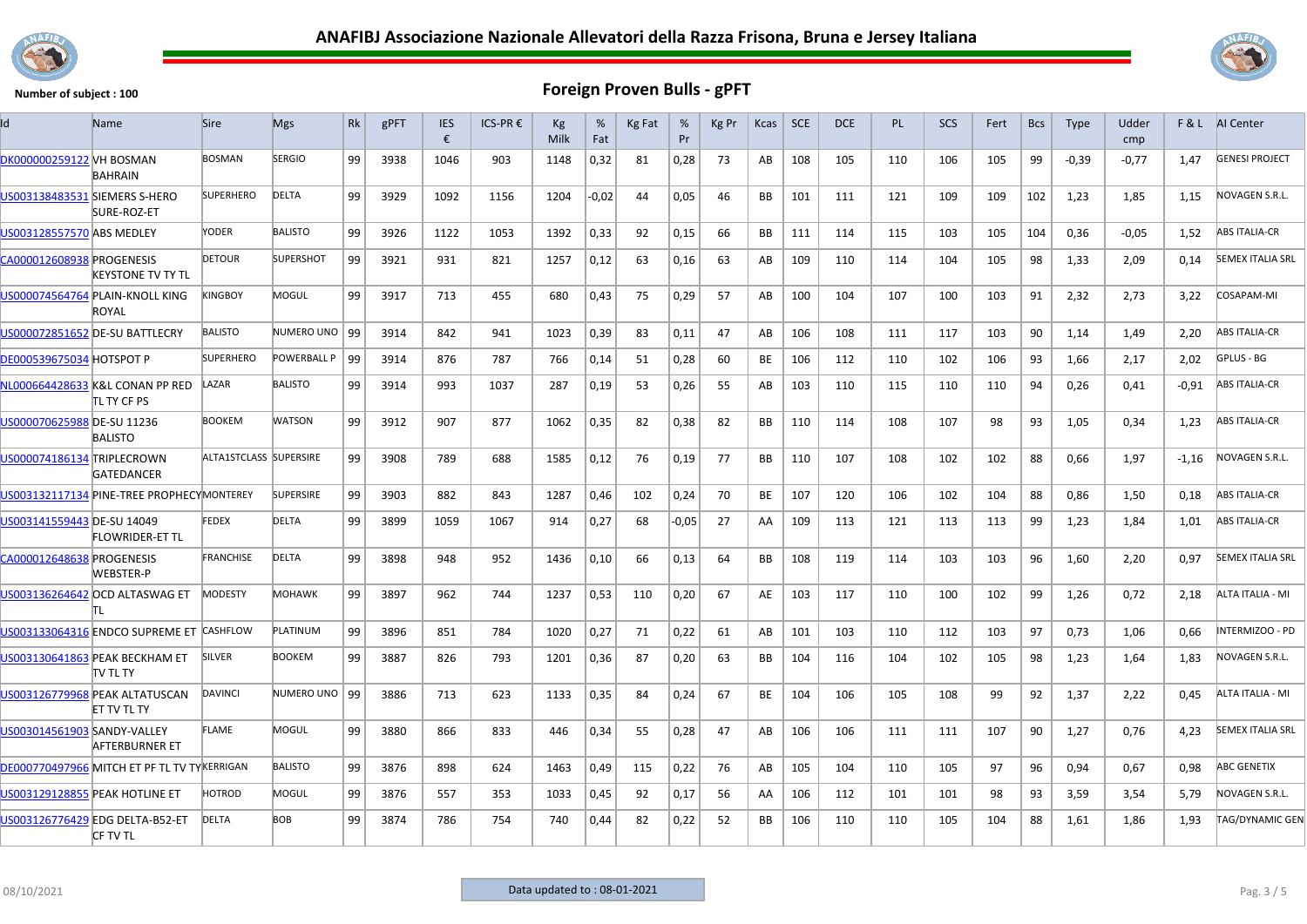



| Id                             | Name                                                      | Sire             | <b>Mgs</b>        | <b>Rk</b> | gPFT | <b>IES</b><br>€ | ICS-PR€ | Kg<br>Milk | %<br>Fat | Kg Fat | %<br>Pr | Kg Pr | <b>Kcas</b> | <b>SCE</b> | <b>DCE</b> | <b>PL</b> | <b>SCS</b> | Fert | <b>Bcs</b> | <b>Type</b> | Udder<br>cmp |         | F & L AI Center         |
|--------------------------------|-----------------------------------------------------------|------------------|-------------------|-----------|------|-----------------|---------|------------|----------|--------|---------|-------|-------------|------------|------------|-----------|------------|------|------------|-------------|--------------|---------|-------------------------|
| US003125993715 FARNEAR DELTA-  | LAMBDA-ET                                                 | <b>DELTA</b>     | NUMERO UNO   99   |           | 3873 | 750             | 633     | 1271       | 0,15     | 66     | 0,05    | 49    | <b>BB</b>   | 104        | 105        | 113       | 105        | 102  | 91         | 2,81        | 3,44         | 2,41    | <b>STG ITALIA</b>       |
| DK000000257840 BONUM           |                                                           | <b>BALISTO</b>   | EPIC.             | 99        | 3873 | 830             | 664     | 1590       | $-0.08$  | 51     | 0.24    | 83    |             | 110        | 105        | 109       | 109        | 96   | 96         | 1.63        | 1.23         | 2.23    | GPLUS - BG              |
| US003128557644 ABS MIXER-ET TL |                                                           | <b>TRENTON</b>   | <b>BALISTO</b>    | 99        | 3872 | 909             | 897     | 214        | 0,31     | 43     | 0.40    | 51    | <b>BB</b>   | 94         | 108        | 111       | 107        | 109  | 98         | 0.55        | 0.80         | 1.14    | <b>ABS ITALIA-CR</b>    |
|                                | US003010356259 MR DIRECTOR 57512 PREDESTINE<br>СD         |                  | <b>ROBUST</b>     | 99        | 3872 | 980             | 926     | 680        | 0,17     | 45     | 0,18    | 45    | AB          | 106        | 107        | 115       | 107        | 114  | 95         | 0,52        | 1,84         | $-1,18$ | <b>STG ITALIA</b>       |
| US003130010384 DE-SU 13139     | TECHNO-ET TL                                              | YODER            | <b>SUPERSIRE</b>  | 99        | 3868 | 988             | 1113    | 1012       | 0,23     | 65     | 0,22    | 59    | BB          | 104        | 123        | 112       | 106        | 106  | 100        | 0,68        | 1,11         | 0,78    | <b>ABS ITALIA-CR</b>    |
|                                | US000074024960 PINE-TREE VERONA<br><b>ET TV TL TY</b>     | <b>SPRING</b>    | <b>SUPERSIRE</b>  | 99        | 3868 | 903             | 718     | 793        | 0,43     | 80     | 0,27    | 58    | BE          | 103        | 109        | 108       | 100        | 110  | 100        | 0.44        | 1,19         | $-0.48$ | <b>ABS ITALIA-CR</b>    |
|                                | US003130641796 PEAK ALTARECOIL ET SPRING<br>itv ty tl     |                  | <b>JACEY</b>      | 99        | 3866 | 916             | 876     | 1485       | $-0.28$  | 23     | 0.13    | 66    | AB          | 107        | 111        | 109       | 101        | 109  | 90         | 0.96        | 1,72         | 2.04    | ALTA ITALIA - MI        |
| US003134408393 DE-SU 13784     | <b>BRIGHTON-ET TL</b>                                     | <b>BOURBON</b>   | ALTA1STCLASS   99 |           | 3866 | 829             | 771     | 1006       | 0,36     | 80     | 0,12    | 51    | AB          | 106        | 108        | 113       | 108        | 105  | 94         | 1,26        | 1,96         | $-0.37$ | <b>ABS ITALIA-CR</b>    |
| CA000012648392 PROGENESIS      | <b>PRETENDER TV TY TL</b>                                 | <b>EUCLID</b>    | <b>RUBICON</b>    | 99        | 3860 | 887             | 631     | 1053       | 0,48     | 97     | 0,11    | 50    | AE          | 107        | 109        | 115       | 103        | 103  | 97         | 1,89        | 2,22         | 1,78    | <b>SEMEX ITALIA SRL</b> |
| US003141559616 DE-SU 14222     | <b>KENOBI-ET</b>                                          | JEDI             | SPRING            | 99        | 3856 | 967             | 962     | 1130       | 0,15     | 63     | 0,21    | 65    | <b>BB</b>   | 113        | 115        | 113       | 105        | 105  | 100        | 0,62        | 1,40         | -0,76   | <b>ABS ITALIA-CR</b>    |
| US003125202021 S-S-I HEADWAY   | <b>ALLTIME-ET</b>                                         | <b>HEADWAY</b>   | <b>SUPERSIRE</b>  | 99        | 3854 | 736             | 866     | 253        | 0,29     | 43     | 0,27    | 39    | AB          | 105        | 110        | 103       | 112        | 114  | 105        | 0,39        | 1,53         | $-0,39$ | COSAPAM-MI              |
|                                | US003138498788 PEAK ALTASTARJACK JEDI                     |                  | MONTEREY          | 99        | 3851 | 909             | 817     | 683        | 0,20     | 46     | 0,20    | 47    | AB          | 105        | 115        | 114       | 101        | 110  | 96         | 1,45        | 2,63         | 1,01    | ALTA ITALIA - MI        |
|                                | CA000012638218 WESTCOAST ALCOVE DUKE                      |                  | <b>MVP</b>        | 99        | 3850 | 924             | 506     | 1760       | 0,38     | 112    | 0.09    | 70    | AA          | 106        | 103        | 111       | 98         | 102  | 99         | 1.61        | 1,08         | 0,52    | <b>SEMEX ITALIA SRL</b> |
|                                | US003129037603 ENDCO SUPERHERO                            | <b>SUPERSHOT</b> | NUMERO UNO   99   |           | 3849 | 920             | 984     | 1016       | 0,08     | 49     | 0,12    | 49    | BE          | 102        | 115        | 111       | 109        | 109  | 103        | 1,33        | 1,59         | 0,97    | INTERMIZOO/GPLU         |
| US003010353310 MR MEGA-STAR    | 54563 ET                                                  | MEGASIRE         | <b>DOORMAN</b>    | 99        | 3847 | 763             | 788     | 1349       | 0,17     | 72     | 0,01    | 48    | BE          | 104        | 113        | 109       | 110        | 103  | 97         | 2,28        | 2,66         | 3,05    | TAG/DYNAMIC GEN         |
|                                | US003123611258 MR DRACO BATTLE<br>67469 ET TV TL          | DRACO            | MOGUL             | 99        | 3846 | 824             | 693     | 1142       | 0,31     | 80     | 0,08    | 48    | AA          | 102        | 110        | 112       | 105        | 107  | 91         | 1,67        | 2,46         | $-0,21$ | <b>STG ITALIA</b>       |
|                                | CA000109603329 LESP. SUCCESSOR RF JEDI<br>itv ty tl       |                  | <b>KINGBOY</b>    | 99        | 3844 | 913             | 928     | 1609       | $-0.06$  | 54     | 0,07    | 65    | AB          | 102        | 114        | 112       | 109        | 105  | 102        | 0,80        | 1.48         | 0.15    | <b>SEMEX ITALIA SRL</b> |
|                                | US000073143748 RONELEE MIDNIGHT MIDNIGHT<br><b>DETOUR</b> |                  | <b>MOGUL</b>      | 99        | 3843 | 765             | 633     | 1267       | 0,10     | 61     | 0,13    | 58    | AB          | 107        | 107        | 108       | 102        | 105  | 89         | 1,54        | 2,75         | 1,27    | <b>TAG/DYNAMIC GEN</b>  |
|                                | NL000928772508 DG R NEW YORK TL<br>TV TY                  | <b>SUPERSHOT</b> | NUMERO UNO   99   |           | 3839 | 928             | 1099    | 1865       | $-0,28$  | 37     | $-0,05$ | 58    | AB          | 108        | 118        | 113       | 111        | 107  | 105        | 1,10        | 0,94         | 1,45    | INTERMIZOO - PD         |
|                                | US000073953344 BOMAZ ALTACAPO<br>ET TV TL TY              | PRIMO            | <b>ROBUST</b>     | 99        | 3838 | 893             | 696     | 590        | 0,20     | 44     | 0,30    | 54    | AA          | 101        | 102        | 110       | 106        | 110  | 105        | 0,38        | 0,73         | 1,15    | ALTA ITALIA - MI        |